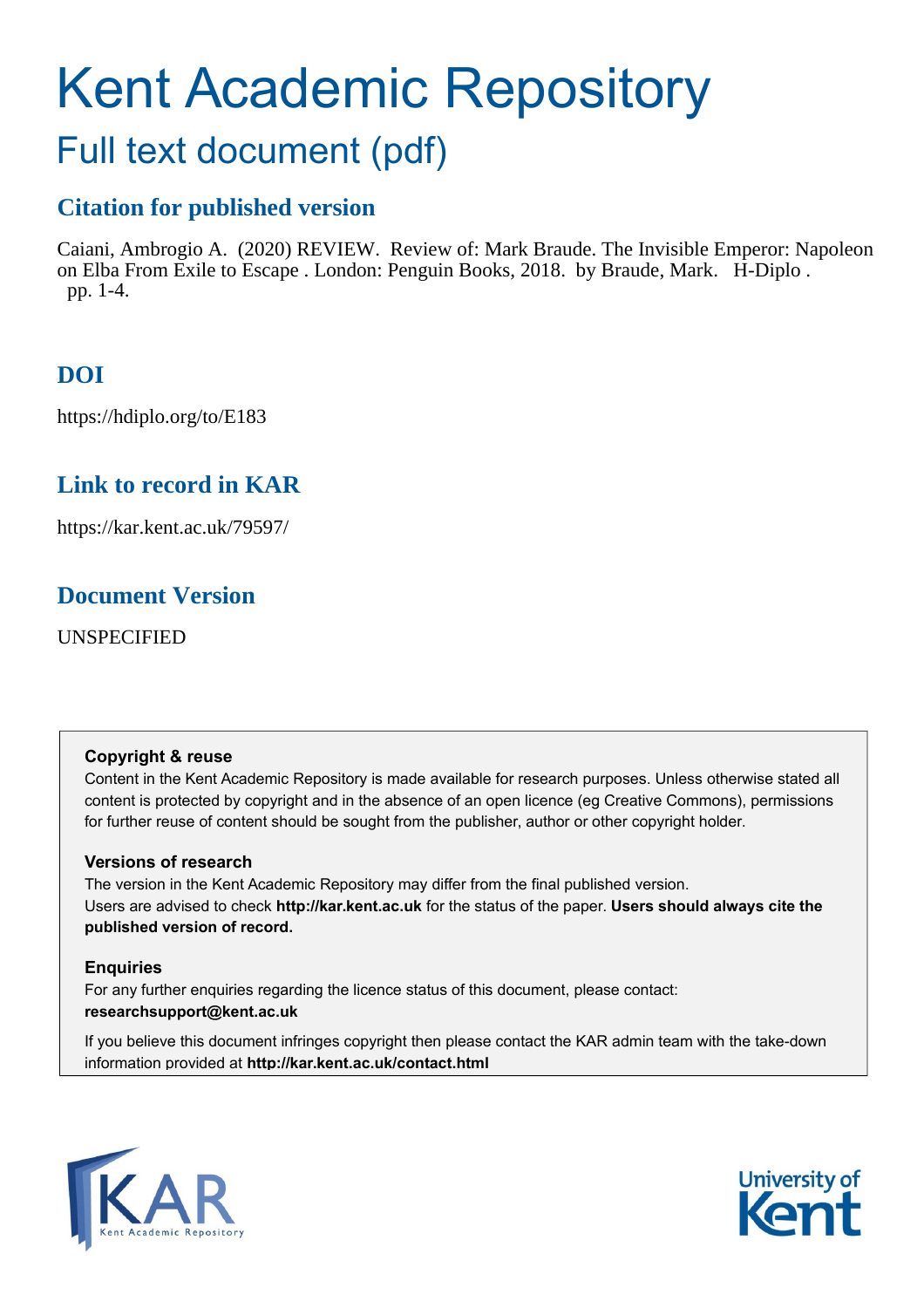## H-**Diplo** REVIEW ESSAY 183

16 January 2020

**Mark Braude. The Invisible Emperor: Napoleon on Elba From Exile to Escape.** London: Penguin Books, 2018. ISBN: 978-0735222625.

<https://hdiplo.org/to/E183> Review Editors: Diane Labrosse | Production Editor: George Fujii

#### Review by Ambrogio Caiani, University of Kent

 $\blacktriangleleft$ he isle of Elba, off the Tuscan coast, is remarkably beautiful. Blessed with fine beaches, a wonderful climate, and delicious cuisine, today it is a popular tourist hotspot. In the past, the significant iron deposits made the island an important mining site, which brought profit to its rulers. In mid-1814, Elba's Governor, General Jean-Baptiste The isle of Elba, off the Tuscan coast, is remarkably beautiful. Blessed with fine beaches, a wonderful climate, an delicious cuisine, today it is a popular tourist hotspot. In the past, the significant iron deposits made persisted in fighting World War Two for his God-Emperor until 1974. Similarly bereft of news, Dalesme was continuing a war that was already over. Since 1810 he had been assigned to this quiet Mediterranean outpost. The closest he came to combat was taking the odd pot-shot at Royal Navy vessels that were passing by. Unlike Onoda's case, events quickly took a decidedly unexpected turn.

On 3 May the frigate HMS Undaunted sailed into Portoferraio, Elba's principal town. To everyone's amazement, the Emperor Napoleon disembarked and took possession of his new miniature empire. Under the terms of the Treaty of Fontainebleau, agreed with Tsar Alexander I, the defeated Emperor of the French was granted lifetime sovereignty over the island. On arrival the auspices seemed unfavourable to Napoleon. When asked his opinion of the Elbans, Dalesme replied "the people of Elba are good, gentle and in no way resemble the people of Corsica[!]." A few days later, while Napoleon was surveying one of the beaches of the island, a local inhabitant emerged out of nowhere screaming "long live the king of England!" Napoleon grabbed the hilt of his sword; tragedy was luckily averted thanks to the quick thinking of his entourage who chased the impertinent subject away.<sup>[1](#page--1-0)</sup>

Mark Braude's book *The Invisible Emperor* retells the remarkable tale of how, for ten months, Napoleon ruled over this Mediterranean 'Lilliput.' It is an intriguing story, and one which the author tells exceedingly well. The style is lucid, and this makes the book gripping and page turning. The narrative is sensibly chronological and weaves together three interrelated stories into one. Naturally, the first is that of Napoleon's time on the island. His volcanic energy made him restless during this period of enforced confinement. He gave himself a busy routine of administration and law-making, behaving as if he still ruled a vast Empire. During his time on Elba, he attempted to modernise its infrastructure, especially the roads. Less positively he tried to squeeze his subjects and the local iron mines for every penny they were worth. Braude tells of the astonishing number of tourists who were admitted into his presence for private audiences. It seems that the stricken Emperor was affable and welcoming to those who were granted an audience. He gave the appearance of bedding down on his new island home. Much time was spent refurbishing large houses in order to transform them into proto-Imperial palaces. In time a minor Italian princely court was expected to emerge. Napoleon also spent some time, unsuccessfully it must be said, in wooing the local population. Welcome celebrations and official festivities at Portoferraio were supposed to convey the

<sup>1</sup> Pierre Branda, *La Guerre Secrète de Napoléon, Île d'Elbe 1814-1815* (Paris; Perrin, 2014), 68.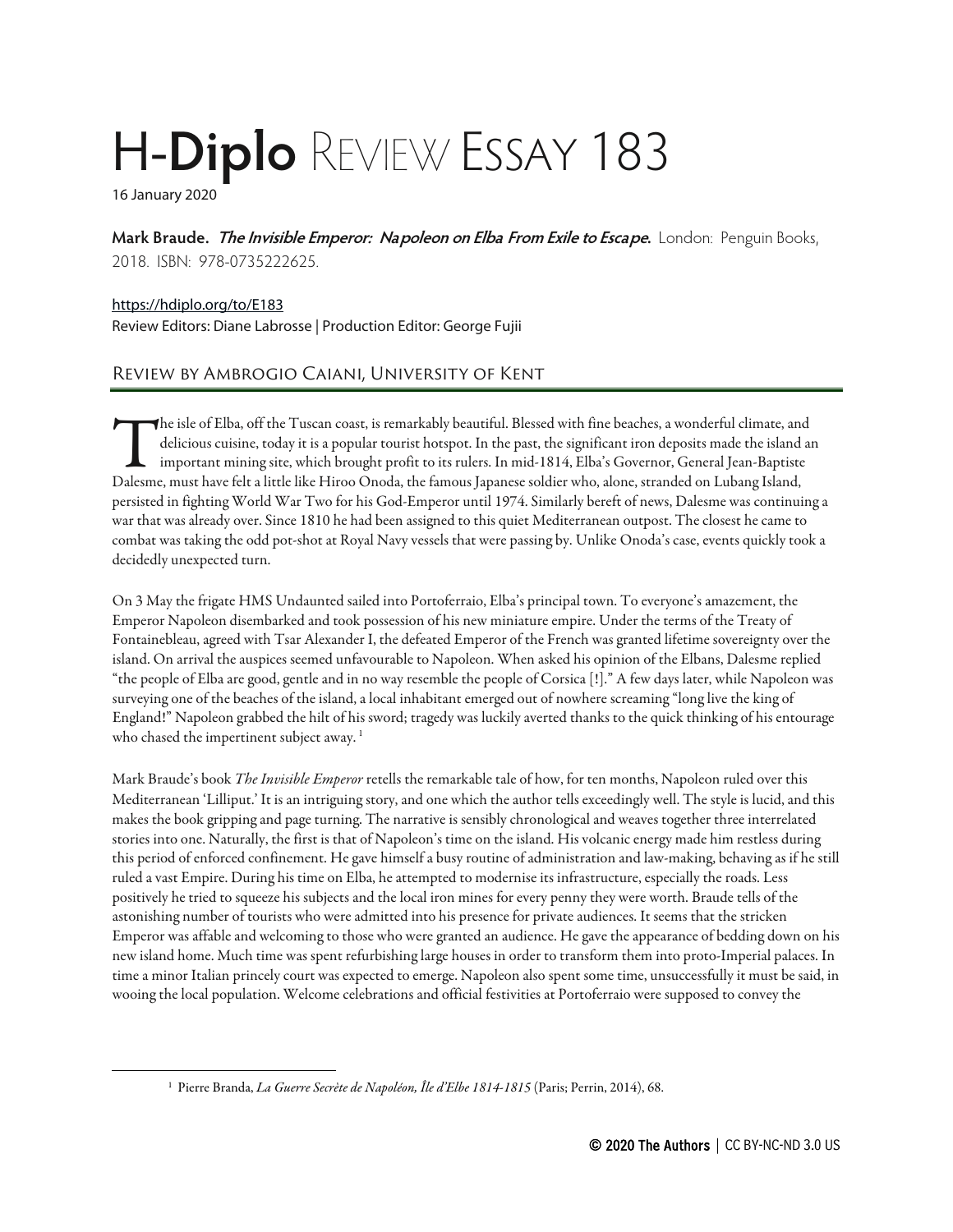appearance of order and stability. While on the island, Napoleon bestowed on his bewildered subjects fundamental laws in the form of aconstitutional charter.

The second narrative strand of the book revolves around the position of Napoleon's second wife, Marie-Louise, in this drama. Braude describes with tact the ambiguous position she occupied after the fall of the Empire. Despite her initial reticence to marry, she and Napoleon had developed a political partnership of sorts. His exile and her new position as Duchess of Parma put her in an invidious position. She seems to have experienced a crisis of loyalty in 1814. This was not helped by the fact that her letters, and those of Napoleon, were intercepted by the Habsburg police. Communications with her husband were impossible. Equally, her son was taken to Vienna. Here he would live a life of gilded isolation in Schönbrunn, with the title Duc de Reichstadt. Marie-Louise's determination to join her husband on Elba was lukewarm at best. The trauma of the Empire's collapse had taken its toll on the sometime Empress. She spent most of 1814 at the spa town of Aix-les-Bains, seeking to restore her health. Eventually, she gave up on trying to communicate with Napoleon and settled into her existence as Duchess of Parma. Braude somewhat underestimates her intelligence and resilience in his account. As Charles-Éloi Vial has shown elsewhere, Marie-Louise was a remarkable woman, [2](#page--1-1) who ruled her north Italian duchy with the self-assuredness of an enlightened despot. She used all the knowledge she had gained from Napoleon to create a model state which boasted some of the highest literacy rates in Italy.[3](#page--1-2)

The final strand of the book focuses on the diplomatic events and wrangling of the European powers in the aftermath of their victory. Once Napoleon was in exile, the Allies attempted to give France a stable constitutional monarchy and, at the Congress of Vienna, sought to create a stable post-Napoleonic order in Europe. Most of the material treated in these pages is well-known,and the book does not tread new ground. Braude tells the familiar story of how the Bourbons returned to France, and how an attempt was made, through the first Treaty of Paris, to be generous to the defeated. Some pages are also given over to how the initial negotiations in Vienna were unproductive and slowed down by the festive atmosphere. Braude argues, compellingly, that the diplomats and monarchy in the Habsburg capital quickly felt uncomfortable with Napoleon's proximity to Europe. The British,and others, wondered whether Madeira or a little-known island called Saint Helena, far away in the South Atlantic, might not be safer places of confinement for Bonaparte. The situation was exacerbated by the fact that the Bourbons in France failed, or more accurately refused, to pay the fallen Emperor's two-million-franc pension.

Such issues certainly increased Napoleon's anxieties, and he knew that his position was insecure. A visit to the island from the shadowy Bonapartist conspirator Pierre Alexandre Fleury de Chaboulon was a vital turning point. He advised the Emperor that Louis XVIII had made the vital error of alienating the army. The Bourbon restoration was a far from stable regime and had an evident vulnerability. This secret meeting on Elba convinced Napoleon to stake everything on one last big gamble.

Evading unnoticed from Elba with his small thousand-man army was going to be a delicate task. It appears the Emperor only told his inner circle about his plans, and spent most of February giving the impression that he was resigned to his fate. Towards the end of the month, when the British commissioner Sir Neil Campbell was away in Livorno, Napoleon decided to make his move. Once the British were out of the way, the army was mobilised and a small flotilla of vessels was prepared for departure. Once underway news spread rapidly of the Emperor's bid for freedom. The appositely named, HMS Partridge, and no fewer than three Royalists French ships gave chase. Yet, failing to spot the fugitive near Corsica the pursuers made the fatal mistake of turning back, assuming that the Emperor was making a run for Naples to join with his brother-in-law Joachim Murat, King of Naples. In so doing, they left the field open for the fateful landing at Golfe-Juan near Saint Tropez. The 'flight of the eagle' had begun. As Braude shows well, the gamble paid off. Once the fifth line infantry regiment defected to Napoleon at Laffrey, it created a domino effect that took him all the way to the Tuileries Palace in Paris. This restoration of the Imperial throne was a military coup that highlighted how divided France remained after the

<sup>2</sup> Charles-Éloi Vial, *Marie-Louise* (Paris: Perrin, 2017).

<sup>3</sup> Marco Boscarelli, *Dall'Ancien Régime a Maria Luigia in un centro minore degli stati Parmensi* (Milan: Giuffrè, 1980), 176-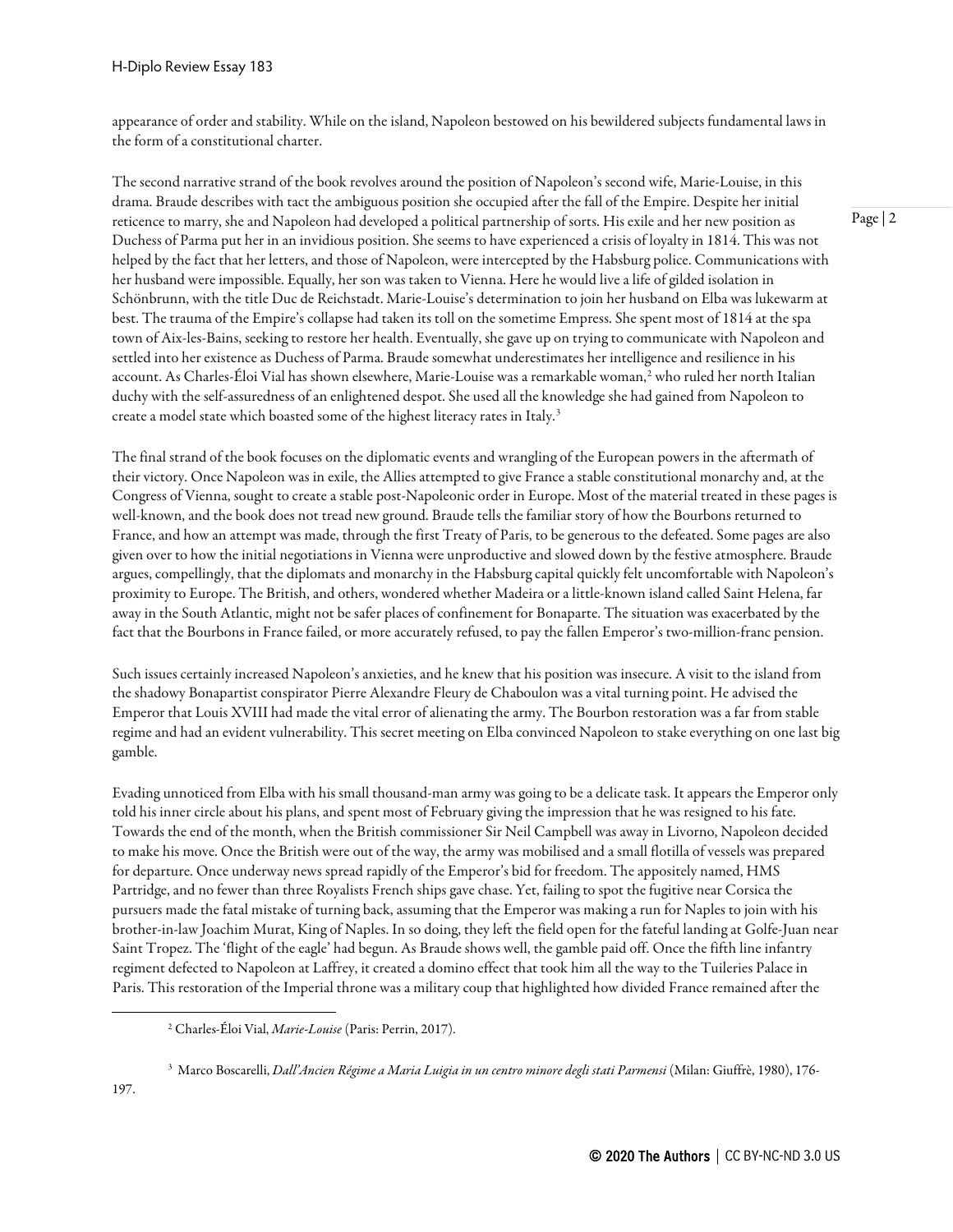fall of the Empire. By March 1815 Napoleon was back in power and he had his loyal soldiers to thank for that. As Talleyrand once quipped: "one can do many things with bayonets apart from sit on them!"[4](#page--1-3)

Braude's book is to be welcomed as the first well-informed English language study of Napoleon's brief reign on Elba. It is well read and based on some of the latest studies written in French.<sup>[5](#page--1-4)</sup> Indeed, on many levels it is a good distillation of Pierre Branda's highly original and extremely scholarly *La Guerre Secrète de Napoleon, Île d'Elbe 1814-1815*. [6](#page--1-5) In making this story accessible to a broad Anglo-Saxon readership the author has provided a great service. The perhaps most interesting aspect of this book is its rescuing from oblivion of Sir Neil Campbell. Wounded badly during the French campaign of 1814 by friendly fire, this soldier seemed like the ideal British candidate to act as the allied commissioner despatched to keep an eye on Napoleon in exile. This book shows that Campbell was an intelligent soldier, with some diplomatic talent. The problem was that he was left without clear instructions on what his role as commissioner was supposed to entail. History has dismissed Campbell as the man who let Napoleon escape in order to 'visit' his Italian mistress in Livorno. The truth is rather more complicated,and Campbell's reports and writings are a vital and underused source of the Elban episode. His writings deserve to be better known and understood. Indeed, Castlereagh, the foreign secretary, who was no pushover, did not blame his official for allowing the French Emperor to flee. Remarkably Campbell was able to return to England and resume his military service, just in time to witness the last moments of the battle of Waterloo.

On the whole this is a book that will be relished and enjoyed by a very wide readership. Its original contribution to scholarship and international history is less obvious. These pages certainly will revise history's judgement of Sir Neil Campbell but, other than this, it is difficult to identify any other scholarly, let alone archival finds. The first exile and the flight of the Eagle have been treated in rigorous detail in Italian and French historiography.[7](#page--1-6) Much of this scholarship remains inaccessible to monoglot English audiences. Braude has done a magnificent job in unlocking this material for Anglo-Americans readers. He has done so with considerable insight and narrative flair. He is a born storyteller, and I for one will look out for his future books. *The Invisible Emperor* will certainly make its way onto university reading lists and undergraduate students will become more aware of the Elba episode in the Napoleonic saga. The postscript emphasises how the Emperor's brief sojourn near the Tuscan coast allowed him the opportunity to re-brand himself. The young Victor Hugo spent part of his first year of life on the island as the son of one of the soldiers in the miniature army on Portoferraio. Both Stendhal and Chateaubriand, for admittedly different reasons, visited the island. Ultimately this affair inspired Alexandre Dumas to write *The Count of Montecristo*,and made a stopover at Elba the cause of Edmond Dantes's unjust incarceration. The island became something akin to a site of pilgrimage and memory during the romantic age. Napoleonic tourism to this day remains a vibrant source of attraction for both history buffs and the curious.

Without Elba the memory of Napoleon would have been very different. It must also be remembered that Europeans, especially the French, paid a heavy price in terms of blood and violence for his return. As Philip Dwyer has shown in his recent study of Napoleon's second exile on Saint Helena, the Emperor had considerable time to refashion himself as a liberal

<sup>6</sup> Branda, *La Guerre Secrète de Napoléon*, passim.

<sup>7</sup> Luigi Mascilli Migliorini, *500 giorni, Napoleone dall'Elba a Sant'Elena* (Rome: Laterza, 2016); Ilaria Monti, *Napoleone Bonaparte, La corrispondenza dell'Isloa d'Elba 1814-1815* (Self-published, 2019); the classic study is Vincenzo Melli, *L'isola d'Elba durante il governo di Napoleone I* (Florence: Stabili, 1913).

Page | 3

<sup>4</sup> Emmanuel de Waresquiel, *Fouché, Les Silences de la Pieuvre* (Paris: Tallandier, 2014), 277.

<sup>5</sup> Jacques-Olivier Boudon, *Napoléon et la dernière campagne: Les Cent-Jours 1815* (Paris; Armand Colin, 2015); Antoine Casanova, *Napoléon et la Pense de son temps* (Paris, Boutique de l'Histoire, 2008); Patrice Gueniffay, Bonaparte 1769-1802 (Cambridge: Harvard University Press, 2015); Thierry Lentz*, Nouvelle Histoire du Premier empire, Les Cent-Jours* (Paris: Fayard, 2010); Natalie Petiteau, *Napoléon de la mythologie à l'histoire* (Paris: Seuil, 1999); and Emmanuel de Waresquiel, *Cent Jours, Le tentation de l'impossible: Mars-Juillet 1815* (Paris: Fayard, 2008).